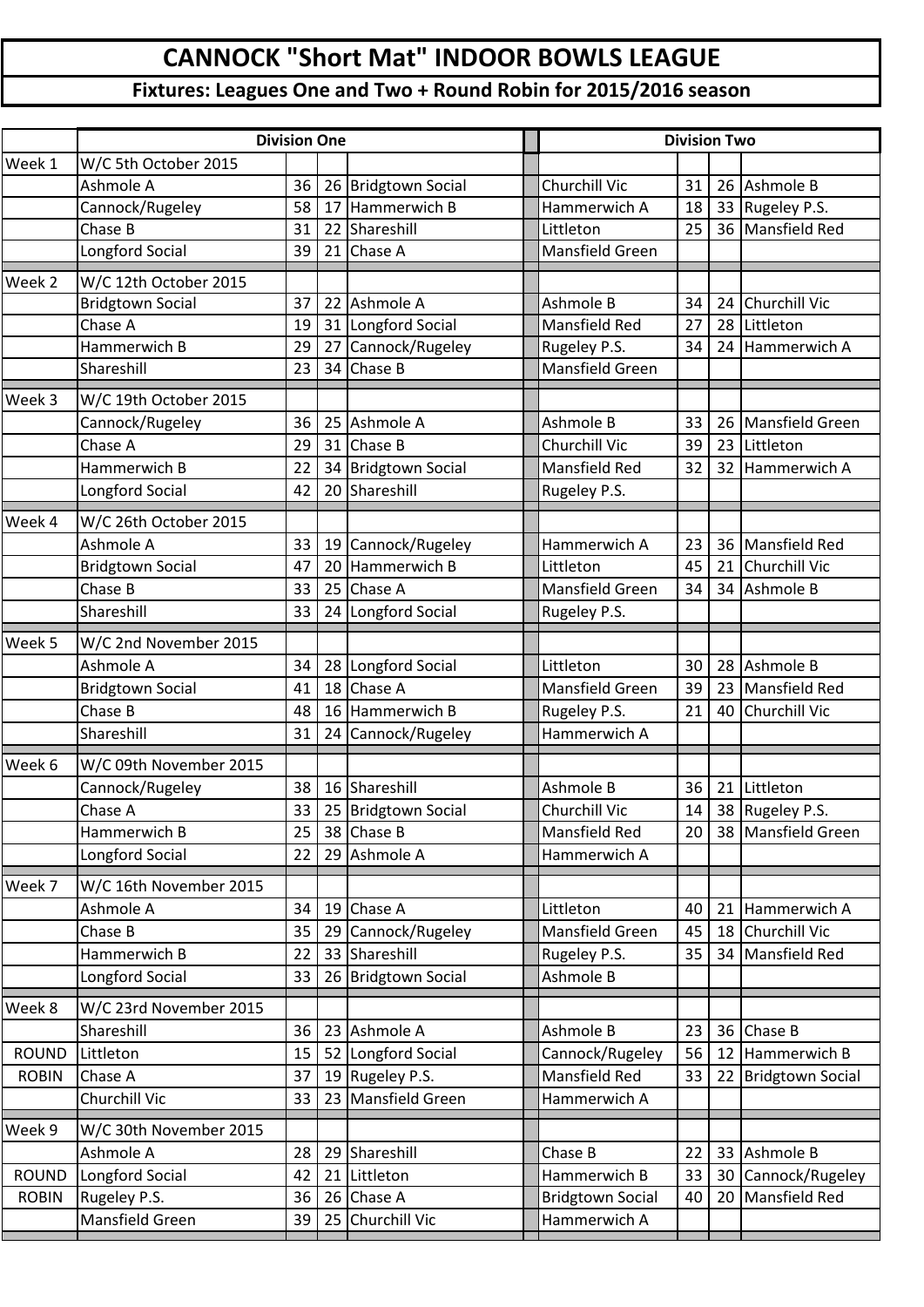| Week 10      | W/C 7th December 2015                 |          |    |                                   |                                 |          |         |                         |
|--------------|---------------------------------------|----------|----|-----------------------------------|---------------------------------|----------|---------|-------------------------|
|              | Littleton                             | 19       |    | 42 Ashmole A                      | Ashmole B                       | 19       | 38      | Hammerwich B            |
| <b>ROUND</b> | Longford Social                       | 23       | 42 | Shareshill                        | Chase B                         | 27       | 30      | Cannock/Rugeley         |
| <b>ROBIN</b> | Churchill Vic                         | 32       |    | 26 Chase A                        | Hammerwich A                    | 24       | 42      | Mansfield Red           |
|              | Mansfield Green                       | 20       |    | 39 Rugeley P.S.                   | <b>Bridgtown Social</b>         |          |         |                         |
| Week 11      | W/C 14th December 2015                |          |    |                                   |                                 |          |         |                         |
|              | Ashmole A                             | 60       | 13 | Littleton                         | Cannock/Rugeley                 | 44       | 28      | Chase B                 |
| <b>ROUND</b> | Shareshill                            | 28       | 30 | Longford Social                   | Hammerwich B                    | 19       | 43      | Ashmole B               |
| <b>ROBIN</b> | Chase A                               | 49       |    | 24 Churchill Vic                  | <b>Mansfield Red</b>            | 35       | 23      | Hammerwich A            |
|              | Rugeley P.S.                          | 50       |    | 16 Mansfield Green                | <b>Bridgtown Social</b>         |          |         |                         |
|              |                                       |          |    |                                   |                                 |          |         |                         |
| Week 12      | W/C 21st December 2015                |          |    |                                   |                                 |          |         |                         |
|              | <b>CHRISTMAS NO FIXTURE</b>           |          |    |                                   |                                 |          |         |                         |
|              |                                       |          |    |                                   |                                 |          |         |                         |
|              |                                       |          |    |                                   |                                 |          |         |                         |
|              |                                       |          |    |                                   |                                 |          |         |                         |
| Week 13      | W/C 28th December 2015                |          |    |                                   |                                 |          |         |                         |
|              |                                       |          |    |                                   |                                 |          |         |                         |
|              | <b>NEW YEAR NO FIXTURE</b>            |          |    |                                   |                                 |          |         |                         |
|              |                                       |          |    |                                   |                                 |          |         |                         |
|              |                                       |          |    |                                   |                                 |          |         |                         |
| Week 14      | W/C 4th January 2016                  |          |    |                                   |                                 |          |         |                         |
|              | Longford Social                       | 22       | 37 | Ashmole A                         | Ashmole B                       | 27       | 30      | Cannock/Rugeley         |
| <b>ROUND</b> | Shareshill*                           | 28       | 0  | Littleton                         | Chase B                         | 42       | 20      | Hammerwich B            |
| <b>ROBIN</b> | Mansfield Green                       | 17       | 40 | Chase A                           | Hammerwich A                    | 23       | 44      | <b>Bridgtown Social</b> |
|              | Churchill Vic                         | 32       | 23 | Rugeley P.S.                      | <b>Mansfield Red</b>            |          |         |                         |
|              |                                       |          |    |                                   |                                 |          |         |                         |
| Week 15      | W/C 11th January 2016<br>Ashmole A    | 30       | 24 | Longford Social                   |                                 |          |         | Ashmole B               |
|              |                                       |          |    |                                   | Cannock/Rugeley                 |          |         |                         |
|              |                                       |          |    |                                   |                                 |          |         |                         |
| <b>ROUND</b> | Littleton                             | 22       | 50 | Shareshill                        | Hammerwich B                    | 39       | 23      | Chase B                 |
| <b>ROBIN</b> | Chase A                               | 49       |    | 21 Mansfield Green                | <b>Bridgtown Social</b>         | 57       | 16      | Hammerwich A            |
|              | Rugeley P.S.                          | 27       |    | 21 Churchill Vic                  | Mansfield Red                   |          |         |                         |
| Week 16      | W/C 18th January 2016                 |          |    |                                   |                                 |          |         |                         |
|              |                                       |          |    |                                   |                                 |          |         |                         |
|              | Open Week for re-arranged matches     |          |    |                                   |                                 |          |         |                         |
|              |                                       |          |    |                                   |                                 |          |         |                         |
|              |                                       |          |    |                                   |                                 |          |         |                         |
| Week 17      | W/C 25th January 2016                 |          |    |                                   |                                 |          |         |                         |
|              |                                       |          |    |                                   |                                 |          |         |                         |
| <b>ROUND</b> | Four Quarter Finals at Neutral Venues |          |    |                                   |                                 |          |         |                         |
| <b>ROBIN</b> |                                       |          |    |                                   |                                 |          |         |                         |
|              |                                       |          |    |                                   |                                 |          |         |                         |
|              |                                       |          |    |                                   |                                 |          |         |                         |
| Week 18      | W/C 1st February 2016                 |          |    |                                   |                                 |          |         |                         |
|              | <b>Bridgtown Social</b>               | 31       |    | 26 Longford Social                | Churchill Vic                   | 27       | 26      | Mansfield Green         |
|              | Chase A                               | 22       |    | 39 Ashmole A                      | Hammerwich A                    | 24       | 26      | Littleton               |
|              | Cannock/Rugeley                       | 37       | 20 | Chase B                           | <b>Mansfield Red</b>            | 25       | 33      | Rugeley P.S.            |
|              | Shareshill                            | 41       | 15 | Hammerwich B                      | Ashmole B                       |          |         |                         |
| Week 19      | W/C 8th February 2016                 |          |    |                                   |                                 |          |         |                         |
|              | Ashmole A                             | 32       | 25 | Shareshill                        | Hammerwich A                    | 21       | 36      | <b>Churchill Vic</b>    |
|              | Cannock/Rugeley<br>Chase B            | 40<br>38 |    | 18 Chase A<br>25 Bridgtown Social | Mansfield Green<br>Rugeley P.S. | 40<br>39 | 9<br>18 | Littleton<br>Ashmole B  |